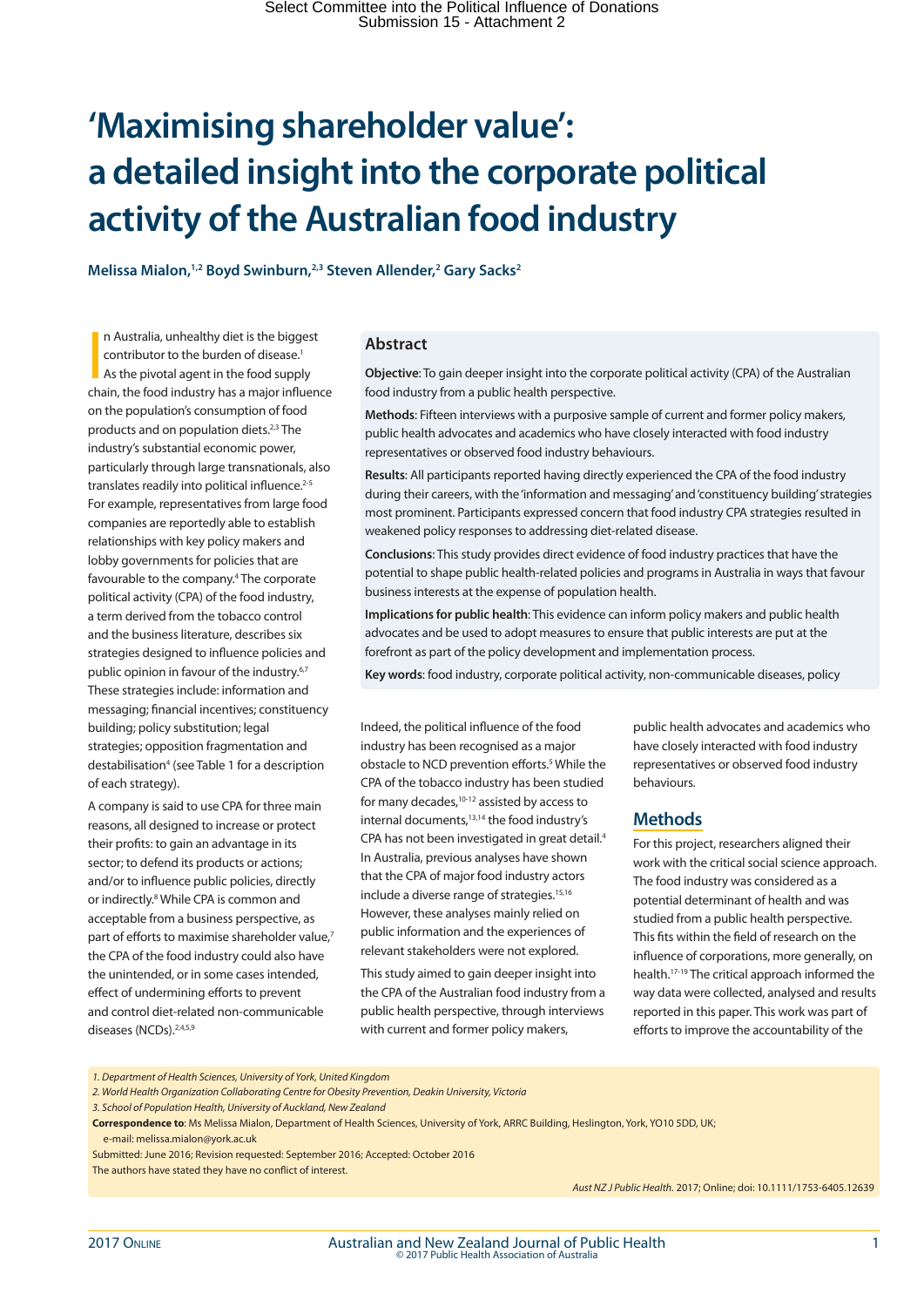food industry, through the work of INFORMAS (International Network for Food and Obesity/ NCD Research, Monitoring and Action Support) – an initiative that aims to monitor and benchmark public and private sector actions to create healthy food environments and reduce obesity and NCDs.<sup>20</sup>

A purposive sample was recruited from a pool of participants identified for their potential to provide detailed insight and first-hand experience into the CPA of the food industry. Potential participants were identified by examining published authors in the relevant academic literature, and through their involvement in, or public commentary on, the development and/ or implementation of public healthrelated policies and programs based on the experience of the authors. Additional participants were identified using a snowball sampling method. People currently working within the food industry were excluded from the study because the authors felt that the commercial perspectives they were likely to offer, and the constraints (e.g. non-disclosure or confidentiality agreements) that they were likely to be under, would not allow them to contribute substantially to the research aim. Initial contact with potential participants was by email, with follow-up by email or phone call. All contact details were retrieved from potential participant's websites or the websites of their organisations.

Single semi-structured interviews with open-ended questions were conducted by MM. Fifteen participants were interviewed between November 2014 and February 2015. Participants included a former chief minister/

State Premier (n=1), a former Minister of Health (State/Territory level) (n=1), other former or current senior staff of government agencies (n=3), senior executive officers of relevant not-for-profit organisations (n=4), academics (n=4), a nutritionist (n=1) and a former senior manager from a food industry organisation (n=1). One person declined to participate. Participants provided their written informed consent and consent for the discussions to be digitally recorded. MM also took field notes during the interviews.

The interview guide was pilot tested prior to data collection (a copy of the interview guide is provided in the supplementary file). Interviews were administered either face-to-face at the workplace of participants or through Skype or phone calls, and lasted about one hour each. This approach was considered the most cost-effective way to reach participants across Australia. All interviews were conducted and transcribed (semi-verbatim transcription) by MM. Transcripts were provided to participants for their comments and corrections on request.

In this paper, only general identifiers for participants are employed, including generic terms such as 'her' or 'she' to refer to both female and male participants and, for example, 'public health advocate' to describe the professional position of the participant. In cases where participants had multiple different roles throughout their careers, such as policy maker and academic, participants are identified using the role most relevant to the example they were describing. Interviews were collected until data saturation was reached, defined as the point where no new

| Table 1: Description of CPA strategies and related practices, based on Mialon et al. <sup>4</sup> |                                                                                                                                                                                                                                                                                                                                                                                                                                                                                                                                |
|---------------------------------------------------------------------------------------------------|--------------------------------------------------------------------------------------------------------------------------------------------------------------------------------------------------------------------------------------------------------------------------------------------------------------------------------------------------------------------------------------------------------------------------------------------------------------------------------------------------------------------------------|
| <b>CPA</b> strategies                                                                             | <b>Description and related practices</b>                                                                                                                                                                                                                                                                                                                                                                                                                                                                                       |
| Information and<br>messaging                                                                      | The information strategy includes practices through which the industry disseminates information that is likely<br>to be beneficial to its activities in order to influence public health-related policies and outcomes in ways that<br>are in their favour. This strategy includes: lobbying policy makers; stressing the economic importance of the<br>industry; promoting deregulation; framing the debate on diet- and public health-related issues; shaping the<br>evidence base on diet and public health-related issues. |
| <b>Financial incentives</b>                                                                       | Through the financial incentives strategy, the industry provides funds, gifts and other incentives to politicians,<br>political parties and other decision makers.                                                                                                                                                                                                                                                                                                                                                             |
| Constituency<br>building                                                                          | The constituency building strategy aims to gain the favour of public opinion as well as other key stakeholders,<br>such as the media and the public health community. This strategy includes: establishing relationships with key<br>opinion leaders and health organisations; seeking involvement in the community; establishing relationships<br>with policymakers; establishing relationships with the media.                                                                                                               |
| Legal strategies                                                                                  | In this strategy, the industry uses legal action (or the threat thereof) against public policies or opponents. The<br>industry may also attempt to influence the development of trade and investment agreements in their favour.                                                                                                                                                                                                                                                                                               |
| Policy substitution                                                                               | When threatened by regulation, the industry proposes alternatives, such as voluntary initiatives or self-<br>regulation.                                                                                                                                                                                                                                                                                                                                                                                                       |
| Opposition<br>fragmentation and<br>destabilisation                                                | The constituency fragmentation and destabilisation strategy refers to practices employed by the industry to<br>fragment and destabilise groups or individuals that have criticised or are likely to oppose a company's products<br>or practices or policies that may adversely impact on the company.                                                                                                                                                                                                                          |

codes emerged from the subsequent analysis of interviews.

A qualitative thematic analysis was undertaken by the interviewer, MM, and data was re-analysed by another researcher, GS, to ensure inter-coder reliability. Data were managed using NVivo software. Themes were identified from a proposed framework for classifying the CPA of the food industry.<sup>4</sup> The framework was adapted to include any new themes emerging from the data (iterative process). The only new CPA practice identified through this study was, 'Creating antagonism between professionals', and was classified under the 'opposition fragmentation and destabilisation' strategy. Illustrative examples are presented in this paper, classified under the themes proposed in the framework. For each strategy, evidence provided by participants was compared with data obtained from a previous study, which was based only on an analysis of publicly-available information, investigating CPA strategies of the food industry in Australia.<sup>21</sup>

This research was approved by the Human Ethics Advisory Group of the Faculty of Health at Deakin University, Australia (project number HEAG-H 145\_2014).

### **Results**

Five of the six CPA strategies were observed by participants. 'Legal strategies' were not described during the interviews.

When discussing the CPA of the Australian food industry, in a general sense and from a public health perspective, participants highlighted the fact that, by nature, the food industry and public health advocates often have different objectives:

*"They are all strategies that don't have public health as the underlying outcome. The outcome certainly is more about money and the financial [benefit] of the company, rather than other community outcomes, such as public health."* [Senior manager at a public health-related not-for-profit organisation]

*"Their starting point is perfectly reasonably, maximising shareholder value, maximising profits. And that's a very different starting point from public health, where the objective is to maximise the public health outcomes. And the two, unfortunately, are not at all aligned in many cases."* [Academic]

#### *Information and messaging strategy*

Participants reported experiencing the 'information and messaging' strategy in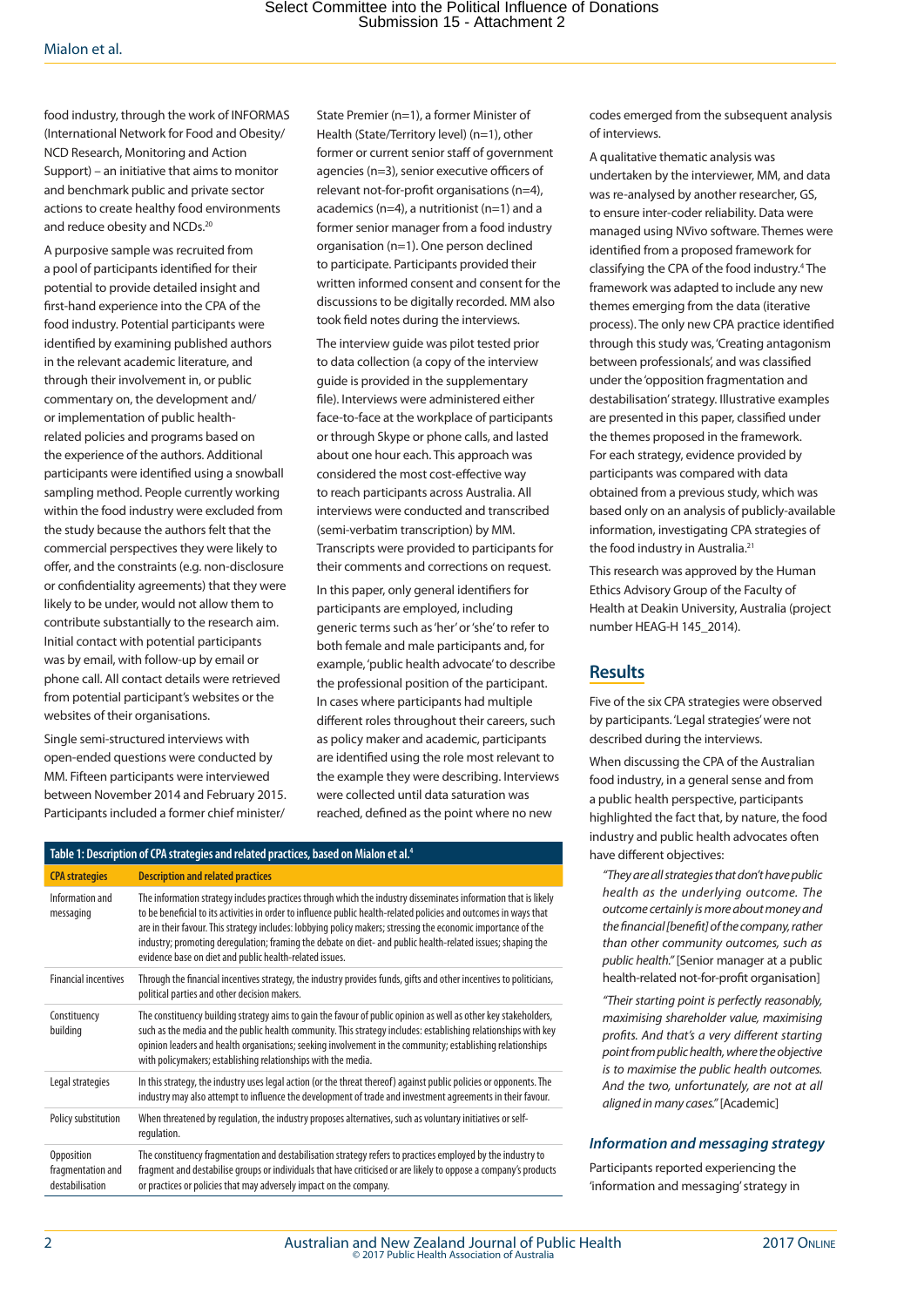Australia on many occasions. Within this strategy, participants identified that the food industry used many different practices, such as lobbying of policy makers; stressing the economic importance of the industry; promoting deregulation; framing the debate; and shaping the evidence base on diet and public health related issues.

#### *Lobbying*

Instances of lobbying were observed in previous analysis in Australia.15 For this study, some participants explained that staff from the food industry regularly met with policy makers in Australia:

*"They certainly do lobby the policy makers, both directly and indirectly. My experience as a [senior position in the government] made that very clear. But I also watched [name of a lobbyist] and [his/her] very effective lobbying of policy makers – ensuring that they had a private invitation to dinner, that there will be meetings at the press club [that] politicians might like to come to. [He/she] would invite them and pay for them to [attend] those [sorts of meetings], as [his/her] guests."* [Former senior policy maker]

#### *Stress the industry's economic importance*

Participants confirmed that, as described in a previous study,<sup>15</sup> 'stressing the economic importance of the industry' was an argument used by the food industry when it was at risk of having its products or actions regulated.

*"[Stressing the economic importance of the industry] still seems to get a bit of traction, any time there is any suggestion of increasing regulation. We saw more of that when (…) there was a lot more threat that there was going to be either regulation imposed, for example, or policies that might have an impact on food businesses. So, we saw a bit more of that framing coming out around the role of industry in employing and having to move … [operations] off-shore and that sort of thing."* [Senior manager at a public health-related not-for-profit organisation]

One participant mentioned that the economic importance of the food industry, by itself, and without the need for the industry to stress it, could be a major factor influencing decision makers:

*"Because they are a big industry, they are implicitly a large taxpayer and employer, and therefore important to government, so they have a lot of clout. So that's not that they are necessarily giving money to political parties, but, because of their size, they are important."*  [Academic]

#### *Promotion of deregulation*

Participants provided different examples of arguments used by the food industry to promote deregulation. The primary argument that was regulation will be a cost to the industry and that jobs will be lost. These were similar to information found in previous studies.<sup>15</sup>

#### One participant explained that:

*"The sky will fall in [when there is the suggestion of regulation], or, you know, everybody will lose their jobs. That's the classic argument [made by the food industry]."*  [Former senior manager at public healthrelated not-for-profit organisation]

Importantly, some participants suggested that the Australian government and citizens probably support the industry arguments:

*"It's different parts of the government: for example, the agriculture sector very strongly promotes deregulation and stresses the importance of the food industry in term of number of jobs supported. When we have a federal nutrition policy, it's all about the economic aspects of it, rather than the nutrition aspect."* [Former industry staff member]

*"They [food industry] have a specific technique that they use; it's the term 'the nanny state'. It is a very effective term. (…) It's the way they are framing the debate, and it rings true with Australians, they don't want too much government interference."* [Former senior policy maker]

#### *Frame the debate on diet and public health related issues*

Participants shared many examples of the industry trying to 'frame the debate on diet and public health related issues'. As with previous evidence from publicly available information,<sup>15</sup> the industry: shifted the blame away from themselves in relation to the non-communicable disease (NCD) epidemic (e.g. by focusing on personal responsibility); promoted the good intentions and stressed the good traits of the food industry (e.g. saying that the industry produces legal and safe products); and emphasised its actions to address public health-related issues (e.g. saying that it is 'part of the solution').

Some participants mentioned specific examples, such as a campaign by Coca Cola:

*"The Coca Cola campaign – 'we are part of the solution' – that very much focuses on physical activity and the role of individuals and parents – that's a perfect example of [the way that the food industry frames the debate]."* [Senior manager at a public health-related not-forprofit organisation]

One of the points of tension between food industry and public health representatives was the use of evidence to defend a particular position. One participant explained that some arguments used by the food industry were not necessarily based on evidence:

 *"I've sat through many meetings where I've heard the food industry extend the view that 'this is personal responsibility', 'there is no such thing as a bad food', 'every food is part of a balanced diet'. These are all sayings that really haven't got any science behind them, but are designed to exonerate the food industry."*  [Academic]

One participant identified that the discourse of the food industry was aligned with that of the Australian government:

*"I have seen [the food industry shift the blame for NCDs away from themselves] and, that's a strong philosophical position of the government at the moment (…). They focus on individual responsibility. (…) [A] classic example I can see there is [when the food industry] says, "Well, what we produce is legal", and we've actually had Tony Abbott coming out, the [then] Prime Minister, coming out and saying "yes, they are producing legal substances" (…). So stressing that what they produce is not illegal."* [Academic]

*Shape the evidence base on diet and public health-related issues*

Many participants described the ways in which the food industry tried to shape the evidence base on diet and public healthrelated issues in Australia. This practice was also reported in previous analyses.<sup>15</sup>

For example, one participant explained that the food industry did not systematically follow international research standards:

*"The food industry does publish, but it's grey literature of their results; and that gets equal air time to peer-reviewed public health reports. (…) I think it's unfair (…). And there are [food industry] reports that certainly seem to be commissioned to get the results that the food industry wants, reports that are quite influential with decision makers. (…) [These reports use] quite emotive words, and certainly link back to how it would be detrimental to go down the path of some of the regulation that we are pushing for, because it is not needed, and because it costs money, and that sort of thing."* [Senior manager at a public health-related not-forprofit organisation]

Participants identified that the food industry cherry-picked evidence that suits its position and tried to promote it to the public health community and to policy makers: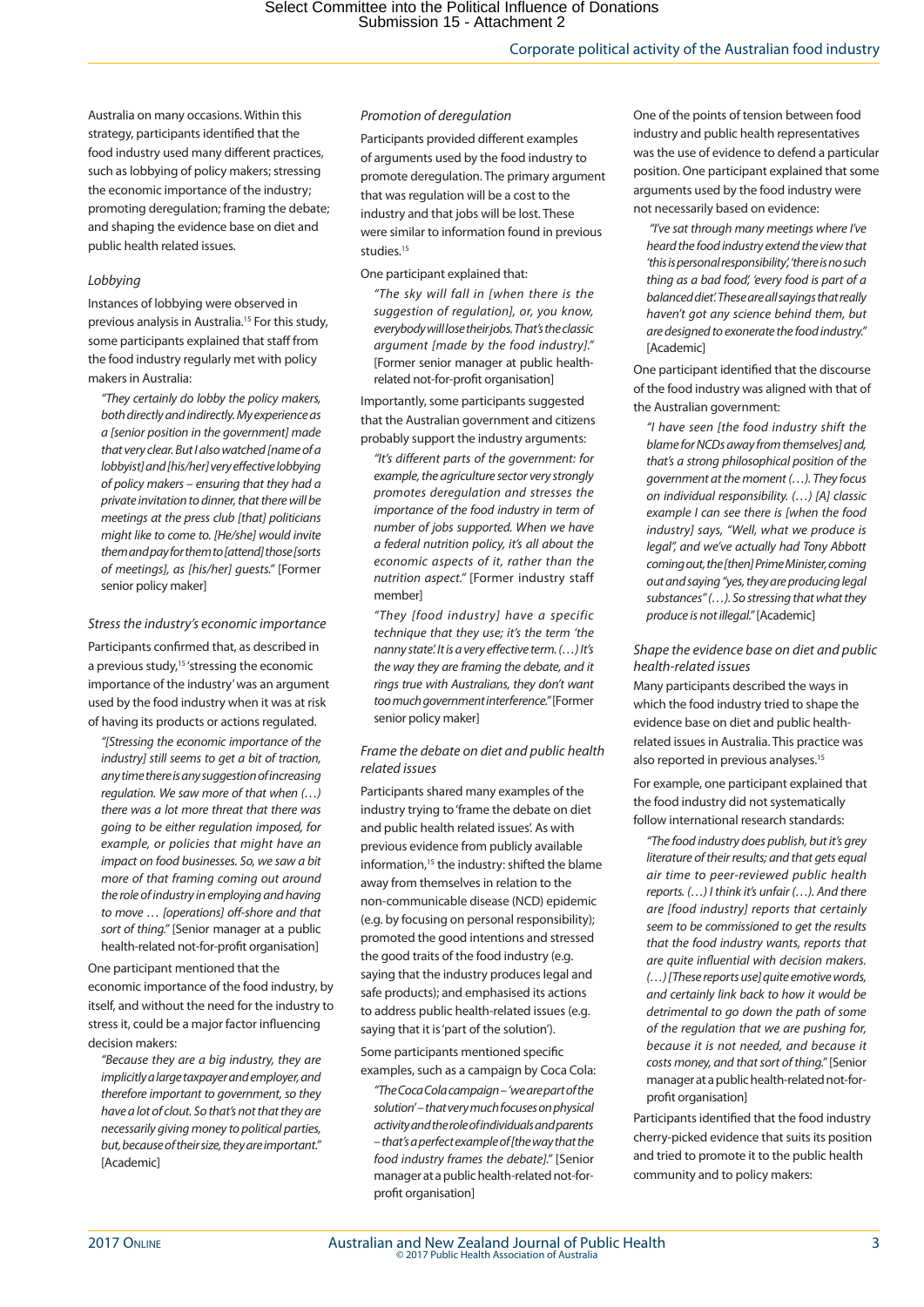*"If they find an article that they think we need to know about, and it supports their case, and it looks pretty impressive and is in a peer reviewed journal, they will send it through [to policy makers]. The dairy industry does that very effectively."* [Public servant]

One participant mentioned the role of nutrition professionals working in the food industry who present their views in the media:

*"There are even some of those nutrition professionals who do work with the food industry becoming quite vocal in the media about [a recent public health program under development] as well, bringing that industry-flavoured position into the public arena, which really is unhelpful from a perspective of trying to give the community clear and unbiased advice, when we, as a nutrition community, appear to be debating among ourselves, where some people in the nutrition community are actually coming from a particular industry standpoint."*  [Senior manager at a public health-related not-for-profit organisation]

Another participant explained that industry involvement in research at her institution had an influence on the media strategy of her research group. This participant gave the example of how her research group deliberately did not put out a media release regarding one of her publications out of concern for how a food industry partner might react to the results.

#### *Financial incentives strategy*

Even though previous data analysis found evidence of the 'financial incentive' strategy,<sup>15</sup> most participants did not have first-hand experience of this strategy. However, some provided details about gifts they received from the food industry during their professional careers, or examples of circumstances in which funds from the food industry were provided to policy makers or public health advocates:

 *"When an industry provides funds to political parties to help them get elected, the politicians don't completely sell their souls, but what it does do is it invariably gives them access to the politicians and better access. (…). I have actually been on a cabinet (…) where two of the politicians said 'well, we can't do that because this is actually one of the major donors to our party', so I actually witnessed that statement."* [Former senior policy maker]

*"I was invited once to go and talk (…) at [a] conference (…), and I'd said yes, and [the organiser] paid for my airfare. When I got*  *there, in the introduction for me, they said that my airfare had been paid by a particular industry group. They didn't even tell me [who the funder was]. So I was furious. (…) I felt almost ambushed that they had said they paid the airfare, but never had they even said 'oh we are actually covering it from this particular global company'. So sometimes they don't even tell you."* [Academic]

It is important to note that participants viewed this strategy as one of the less prevalent and least influential in terms of public health, due to the existence of generally strong processes with respect to declaration of financial incentives, and the cultural unacceptability of any forms of actual or perceived bribery in Australia. For example, participants explained that:

*"We are not allowed, as public servants, so to speak, to receive gifts or entertainment or financial inducements."* [Current public servant]

And:

*"One of the major problems with that is that, invariably, you get found out and you look really, really bad. If it looks like you tried to bribe somebody, whether it's effective or not, to most of the world it looks like the wrong thing."* [Former industry staff member]

#### *Constituency building strategy*

Participants shared many examples of the 'constituency building strategy' during the interviews.

*Establish relationships with key health organisations and opinion leaders*

As indicated in publicly available information,<sup>15</sup> participants noted strong relationships between the food industry and key health organisations in Australia, as well as with opinion leaders. Participants expressed concerns regarding these relationships because they could provide 'credibility by association' for the food industry. For example, participants described:

*"The Nutrition Society of Australia, the Dieticians Association, if you have a look at their conferences, and have a look at their sponsors, they have an extraordinary range of sponsors, from basically all the junk food companies – they [the food industry] get credibility by association."* [Former senior policy maker]

*"It's a really bad view; it undermines the perception of the integrity of the profession when there are industry groups clearly contributing financially to a [scientific] conference, or even just being there."*  [Academic]

*Seek involvement in the community* Many participants provided examples of food companies in Australia seeking involvement in the community. Most of these examples were identified in previous studies.<sup>15</sup>

The Ronald McDonald House, a charity operated by McDonald's that provides support to families with hospitalised children, was mentioned by several participants as potentially having a negative influence on public health in the long term as it promotes positive perceptions of McDonald's among policy makers and in the community. One participant observed for example that:

*"They'd say [Ronald McDonald House] is a charity, but it's not really a charity, it's an arm of McDonald's. It's there as part of McDonald's public relations strategy that proves they're part of the solution."* [Former public servant]

Other notable examples identified by participants included: the Nestlé roadshow running in the school holidays in major shopping centres "where they're supporting parents around putting more vegetables and getting children to drink more milk, but it's really promoting their Maggi noodles and Milo to parents" [Senior manager at a public health-related not-for-profit organisation]; the Food Bank, where the food industry contributes with its products; AusKick, the Australian Rules Football program for kids, where children "had to go to McDonald's to pick up their uniforms and materials" [Academic].

#### *Establish relationships with policymakers*

The practice by which the food industry established relationships with policy makers was one of the most commonly observed by participants. Many reported that they had the opportunity to witness this practice directly, and so they provided more details than what was found in publicly available information.<sup>15</sup> For example, a participant explained:

*"One of the food industry people said to me, as we walked along the corridor of Parliament House, 'you can say what you like, we've got friends in high places', which [she/he] did have."* [Nutritionist]

Several participants said the relationships between food industry representatives and policy makers undermined the development of effective public health policies. Mentioning the example of a working group on a dietrelated issue that included food company staff members, one participant commented that: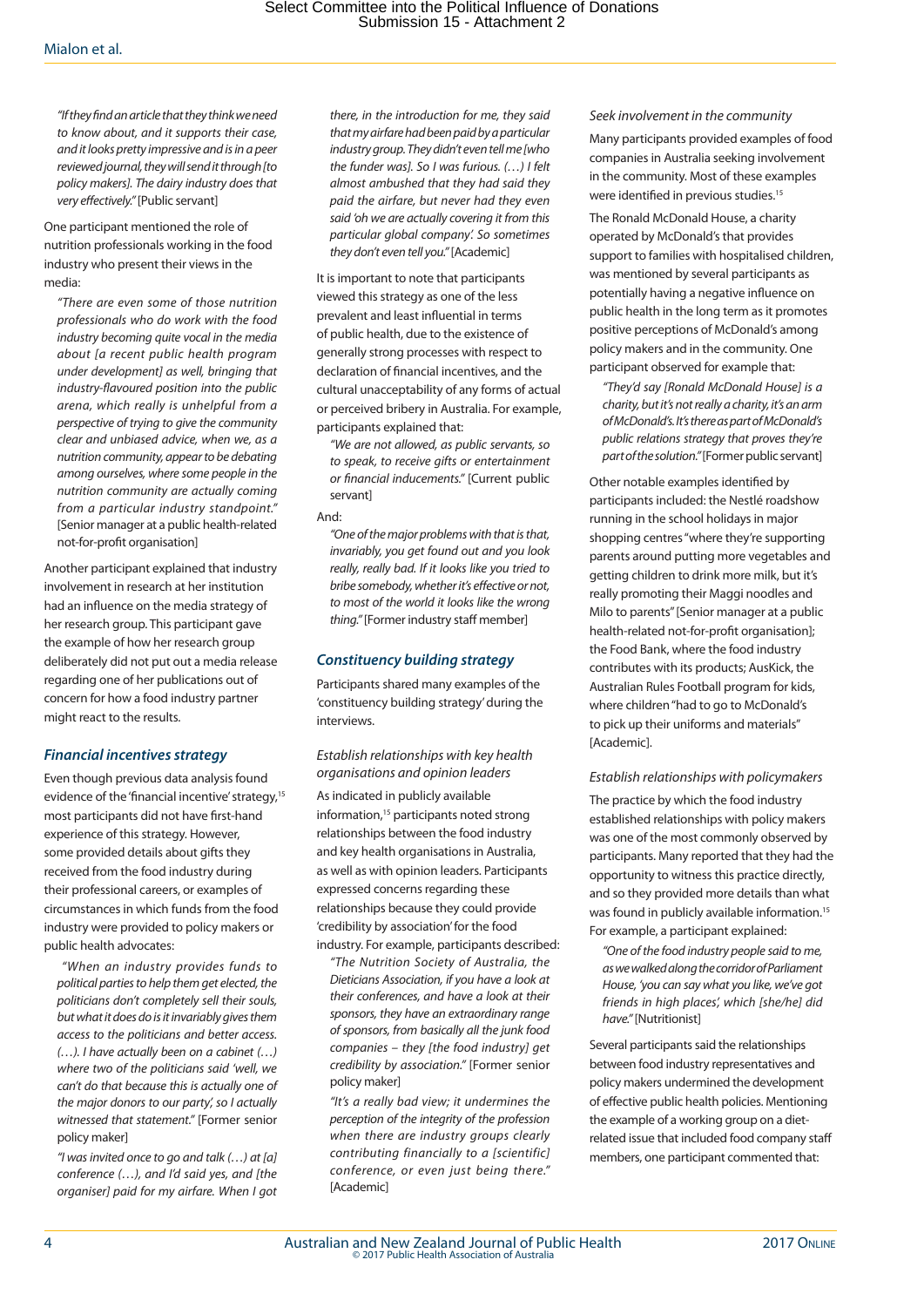*"The [public health policy], that's a very good example of the food industry having quite an influence and being at a level table with public health […]. My impression is that they weren't as committed in the end to the results as they said at the start of the meetings. […] So they might have equal numbers, but they certainly seemed to hold the whole results ransom – because, in the end, it's reliant on them taking it up (…), whereas public health doesn't have anything to hold anyone to ransom for."* [Senior manager at a public health-related not-for-profit organisation]

Participants provided evidence that some Australian policy makers working in public health went to work for the food industry and some from the food industry went to work in the government, a practice referred to as the 'revolving door'. This was not identified in previous studies.<sup>15</sup> For example, one participant explained her view on one such incident:

*"In Australia, when we had [name withheld] on [the board of a major national government health initiative], when she moved from [a senior appointment with a health-related body] to [a senior position with a foodindustry organisation], and still retained her seat on the [board of the major national government health initiative], then that was a really bad move, because she had a clear conflict of interest. And then she exerted that influence, and she was the keynote at a whole lot of various events, she got a platform as someone who has a voice in public health. (…) I feel that she definitely would have pushed the processed food industry's interest, because that was what she was being paid to do."* [Senior manager at a public healthrelated not-for-profit organisation]

Participants provided other examples of the 'revolving door' in Australia:

*"The Head of Regulatory Affairs at the Food and Grocery Council is an ex Food Standards Australia and New Zealand [a government agency] – so often they [the food industry] recruit senior public civil servants into their organisations, because of their linkages and relationships."* [Senior manager at a public health-related not-for-profit organisation]

*"All the experienced public health nutritionists in the [State-government] Health Department have been moved into the therapeutic goods administration or alcohol [area]. (…) I can think of three examples where nutritionist that actually have strong links to the food industry have recently been appointed to [positions in] the Department.."* [Academic]

*Establish relationships with the media* The 'establishment of relationships between the food industry and the media' was observed to a limited extent by participants. One participant explained:

*"They [the food industry] have offered plenty of reporters trips to conferences, where they've reported. It's quite nice, you're getting a free trip to a conference, which is in a luxury hotel somewhere in a nice place. (…) I'm sure it changes people's perception of the product."*  [Former public servant]

Another commented that her career had been affected by these relationships:

*"With one of those magazines [I used to write in], when the editor called me to say they couldn't use me anymore, because it meant they wouldn't get any advertising from the [food industry], [he/she] said 'if you ever say anything about this publicly, I will deny it'. I thought that was particularly dirty."* [Former public servant]

#### *Policy substitution strategy*

All of the 15 participants interviewed as part of this study observed, to some extent, the 'policy substitution' strategy. This strategy was also identified in publicly available information.15 They mentioned the voluntary initiatives led by the Australian Food and Grocery Council: the 'Responsible Marketing to Children Initiative', the 'Quick Service Restaurants Initiative' and the 'Daily Intake Guide'. Participants bemoaned the lack of formal monitoring of these initiatives and generally described them as 'a distraction' from government-led policy progress. Several participants talked about the Food and Health Dialogue, a previous collaboration between the Australian government and the food industry to improve food products, commenting that they saw the initiative as a way for all parties to avoid regulation.

A participant summarised what most people interviewed expressed during this study:

*"There has been a lot of pressure for regulation and the food industry came up with their codes (…), and that was fairly obviously to fill a gap that was going to get filled by the government if they didn't. And they since changed those [codes] slightly as well, to keep up with the time, give the impression that they are adapting and changing them to meet the [current] needs. And then they sell that as being a cost-effective measure that saves the government money and saves the industry money, and is just as effective, that's how they sell it."* [Senior manager at a public health-related not-for-profit organisation]

#### *Legal strategies*

'Legal strategies', through which the industry sues its opponents, challenges regulations in courts, and influences the development of trade or investment agreements were not reported by participants. Only one example of the use of legal strategies was previously identified in relation to the food industry in Australia.15

#### *Opposition destabilisation and fragmentation strategy*

In Australia, almost all participants mentioned their exposure to the 'opposition destabilisation and fragmentation' strategy, a strategy that was not identified in previous studies.15 For example, one participant highlighted that the food industry criticised public health advocates personally:

*"If they [the food industry] ring me or email me directly, I feel like there is no protection for me. And they can be quite threatening. (…) They do feel that they've got the right to call personally, or contact me personally; and I tell them I can't talk to them and I refer them elsewhere. But sometimes that doesn't stop them saying what they want to say."*  [Academic]

And:

*"[They] try to undermine our authority, but also in semi-confidential systems that actually affect our career and research possibilities. I think they're very, very powerful. It sounds like a conspiracy theory (…) but it's real. (…)"* [Academic]

One participant explained that, in their view, the food industry deliberately created antagonism between professionals working on the prevention and control of obesity with, on one side, people working on physical activity and, on the other side, people working in nutrition so that they debate against each other instead of working together.

*"They will then get people who argue that physical activity is more important than nutrition. They basically have the nutritionists and the public health people and the physical activity people fighting each other. That meant neither of them could do anything. […]. So this was a deliberate tactic to get the physical activity and the nutrition people arguing among themselves so much that neither of them could actually do anything."*  [Nutritionist]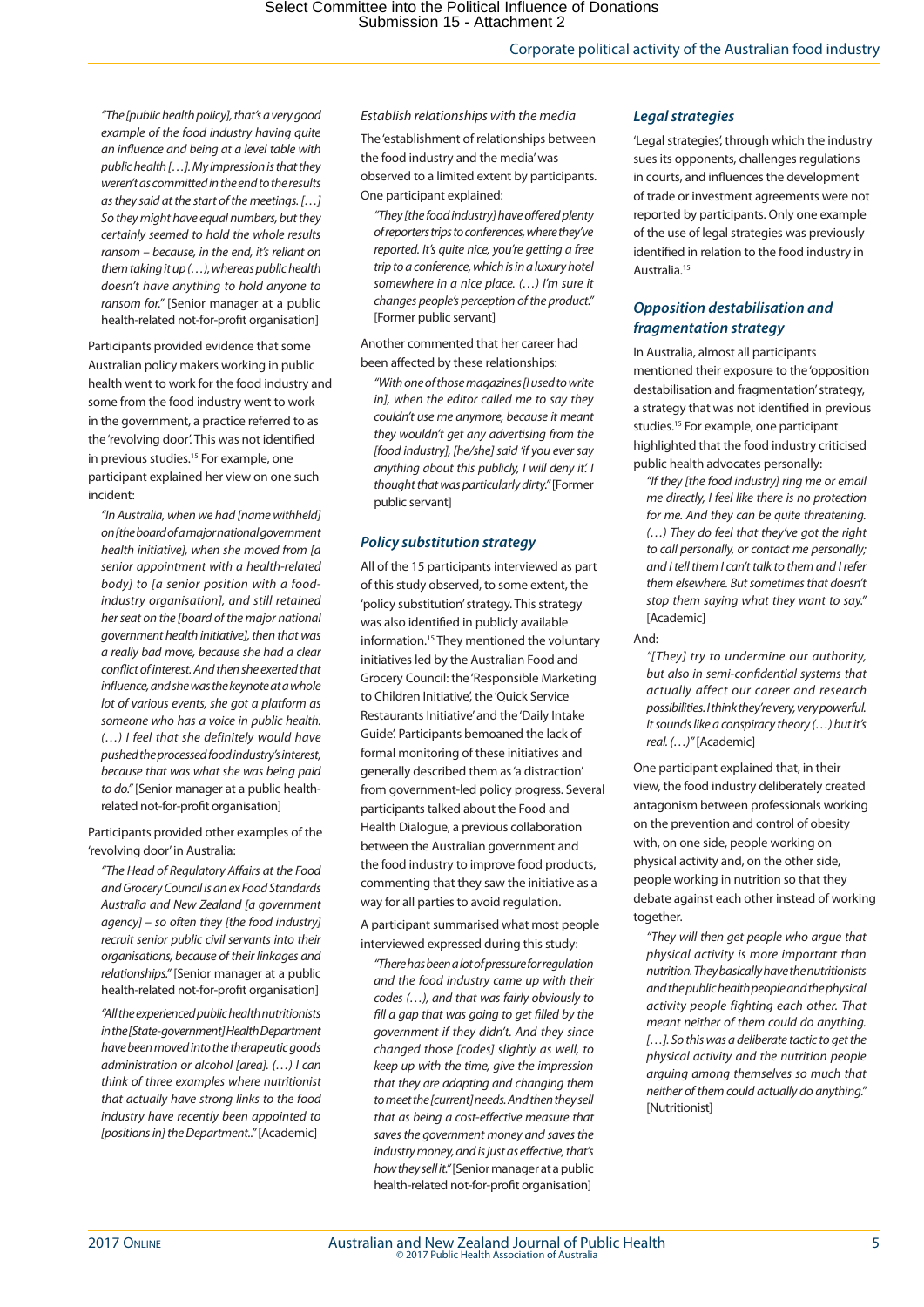# **Discussion**

This study provided detailed insight into the CPA strategies used by the Australian food industry, as viewed through a public health lens. Participants revealed that the 'information and messaging', the 'constituency building', the 'policy substitution' and the 'opposition fragmentation and destabilisation' strategies have frequently been observed. Participants identified that many of the practices of the food industry have influenced policy makers and community attitudes. In some cases, such as the 'promotion of deregulation', some participants felt that food industry practices were in line with the views of policy makers and the community, although it is not clear the extent to which the views of these groups have been influenced by the food industry. In most cases, such as the way the industry has shaped the evidence base on diet and public health related issues and the relationships between food industry representatives and policy makers, participants expressed concern that these practices have resulted in policy responses that favour business interests over public interests and may have undermined NCD prevention efforts.

This study supplemented information from a previous study investigating CPA practices of the food industry in Australia using only publicly available information. The results of this study were broadly consistent with the findings of the earlier study. However, participants in this study shared examples of the 'revolving door' and of the 'constituency fragmentation and destabilisation' strategy, that were not identified previously.15 This may partly be as a result of the previous work focusing on only five food industry actors. In this study, data saturation was reached, making it likely that most practices used by the food industry in Australia were identified, although specific examples might remain unexplored.

While results from this study are not generalisable to other countries, the practices identified in relation to the Australian food industry are similar to the practices previously identified in relation to the same industry in other countries.22-25 This could be partly explained by the fact that many food industry actors cited by participants also operate in other countries. The CPA practices identified in this study are also comparable to those employed by other industries, such as tobacco and alcohol.<sup>2,19,26</sup> Accordingly, this

study adds to the growing literature on the influence of corporations on health.

This study has a number of limitations. It relied on the personal experiences of participants. Accordingly, the insights offered by participants reflect their personal biases and perspectives. However, the data obtained from participants was compared with data collected from publicly available sources,<sup>15</sup> with findings similar across both data sets. Critically, this study explicitly adopted a public health perspective in considering the CPA of the food industry. Other perspectives, such as corporate or economic perspectives, are likely to result in different classifications of the industry practices identified in this study. For example, many practices cited in this study under the 'constituency building' strategy could be considered as part of the 'social responsibility' of businesses.27

Because this study was retrospective, it might describe CPA strategies that were used in the past only. Moreover, this study did not assess in any great detail the extent to which the CPA of the food industry actually influenced the decision making process or policy makers. As part of future efforts to understand the CPA of food companies globally, this study can be replicated in other countries. This study indicates that key informant interviews seem to be a useful way to supplement analyses of publicly available information with respect to CPA. Future investigations might benefit from being more targeted and could focus on strategies used by food companies in respect of specific public health policies or programs under development. It is important to note that the CPA of the food industry is part of normal business practice. For example, lobbying, funding of political parties and involvement in the community are all acceptable and legitimate practices in democratic countries such as Australia. However, as this study identifies, these practices also represent a risk to public health.

Due to the imperative to improve population diets as a matter of urgency, strategies to mitigate the risk related to food industry CPA need to be investigated and implemented. As an example, that could include more detailed disclosure of information in the Register of Lobbyists in Australia, such as amount spent on lobbying and issues discussed. Recent efforts by Coca-Cola in Australia, the North America and United Kingdom to disclose detailed information about the

research the company supports is a clear and commendable step.28-30

# **Conclusion**

This study has provided direct evidence of food industry practices that have the potential to shape public health-related policies and programs in Australia in ways that favour business interests at the expense of population health objectives. Policy makers and public health advocates can use this evidence to adopt measures to ensure that public interests are adequately balanced with other concerns as part of the policy development and implementation process.

# **References**

- 1. National Health and Medical Research Council. *Australian Dietary Guidelines* [Internet]. Canberra (AUST): Government of Australia; 2013 [cited 2016 May]. Available from: https://www.eatforhealth.gov.au/ sites/default/files/files/the\_guidelines/n55\_australian\_ dietary\_guidelines.pdf
- 2. Moodie R, Stuckler D, Monteiro C, Sheron N, Neal B, Thamarangsi T, et al. Profits and pandemics: Prevention of harmful effects of tobacco, alcohol, and ultraprocessed food and drink industries [Series]. *Lancet*. 2013;381(9867):670-9.
- 3. Swinburn BA, Sacks G, Hall KD, McPherson K, Finegood DT, Moodie ML, et al. The global obesity pandemic: Shaped by global drivers and local environments. *Lancet*. 2011;378(9793):804-14.
- 4. Mialon M, Swinburn B, Sacks G. A proposed approach to systematically identify and monitor the corporate political activity of the food industry with respect to public health using publicly available information. *Obes Rev*. 2015;16 (7):519-30.
- 5. Dr Margaret Chan. *Director-General of the World Health Organization Opening Address at the 8th Global Conference on Health Promotion*. Helsinki (FIN): World Health Organization; 2013.
- 6. Savell E, Gilmore AB, Fooks G. How does the tobacco industry attempt to influence marketing regulations? a systematic review. *PloS One*. 2014;9(2):e87389.
- 7. Hillman AJ, Keim GD, Schuler D. Corporate political activity: A review and research agenda. *J Manage*. 2004;30(6):837-57.
- 8. Lawton T, McGuire S, Rajwani T. Corporate political activity: A literature review and research agenda. *Int J Manag Rev*. 2013;15(1):86-105.
- 9. Stuckler D, McKee M, Ebrahim S, Basu S. Manufacturing epidemics: The role of global producers in increased consumption of unhealthy commodities including processed foods, alcohol, and tobacco [Policy Forum]. *PLoS Med*. 2012;9(6):e1001235.
- 10. Saloojee Y, Dagli E. Tobacco industry tactics for resisting public policy on health. *Bull World Health Organ*. 2000;78(7):902-10.
- 11. World Health Organization. *Tobacco Industry Interference with Tobacco Co*ntrol. Geneva (CHE): WHO; 2009.
- 12. World Health Organization. *Tobacco Industry Interference: A Global Bri*ef. Geneva (CHE): WHO; 2012.
- 13. Industry Documents Library. *Thruth Tobacco Industry Documents* [Internet]. San Francisco (CA): University of California; 2013 [cited 2013 Dec 1]. Available from: http://legacy.library.ucsf.edu/
- 14. Bero L. Implications of the tobacco industry documents for public health and policy. *Annu Rev Public Health*. 2003;24:267-88.
- 15. Mialon M, Swinburn B, Allender S, Sacks G. Systematic examination of publicly-available information reveals the diverse and extensive corporate political activity of the food industry in Australia. *BMC Public Health*. 2016;16:283.